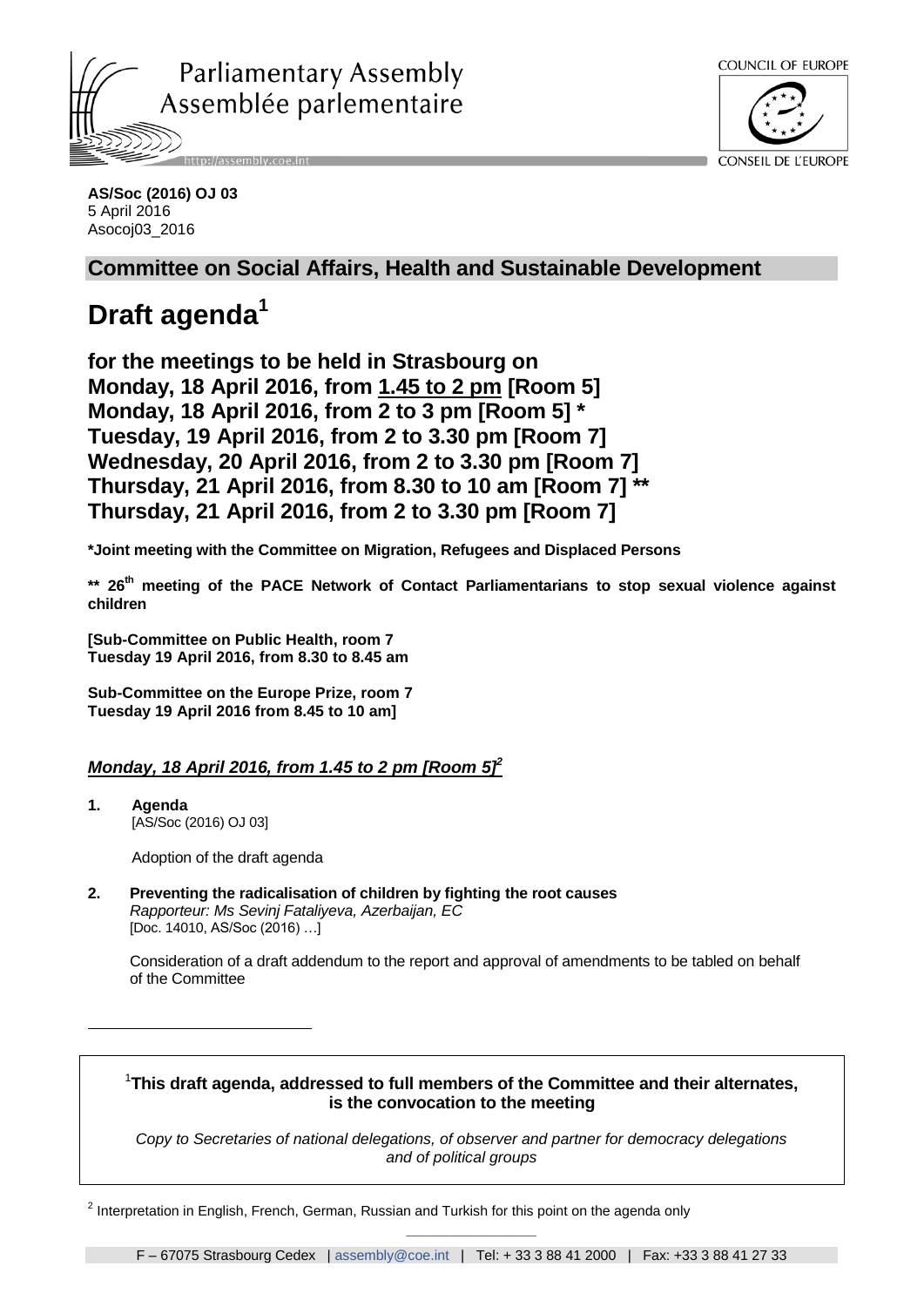# *Monday, 18 April 2016, from 2 to 3 pm [Room 5]*

#### **Joint meeting with the Committee on Migration, Refugees and Displaced Persons**

Hearing on "Missing unaccompanied migrant children"

## *Tuesday, 19 April 2016, from 2 to 3.30 pm [Room 7]*

#### **3. Election of the 2nd Vice-Chairperson**

#### **4. Minutes**

[AS/Soc (2015) PV 08 add, AS/Soc (2016) PV 02]

. Approval and declassification of the draft minutes of the Conference on the MEDICRIME Convention, held in Paris on 24 November 2015

. Approval of the draft minutes of the meeting held in Paris on 15 March 2016

**5. Preventing the radicalisation of children by fighting the root causes** *Rapporteur: Ms Sevinj Fataliyeva, Azerbaijan, EC*  [Amendments]

Consideration of amendments

#### **6. Sub-Committee on the Europe Prize**

Report by the Chairperson of the Sub-Committee on its meeting in Strasbourg on 19 April 2016

#### **7. The over-sexualisation of children**

*Rapporteur: Mr Valeriu Ghiletchi, Republic of Moldova, EPP/CD* [AS/Soc (2016) 14]

. Consideration of an information memorandum

. Exchange of views with Ms Nadine Schirtz, Chief Editor and Project Manager, BEE SECURE, National Youth Service (Luxembourg)

#### *Wednesday, 20 April 2016, from 2 to 3.30 pm [Room 7]*

**8. Increased income inequalities are a threat to social cohesion**  *Rapporteur: Mr Tuur Elzinga, Netherlands, UEL* [AS/Soc (2016) 15]

Consideration of an introductory memorandum

**9. The employment rights of female workers from Eastern Europe**  *Rapporteur: Mr Viorel Badea, Romania, EPP/CD*  [AS/Soc (2016) 17]

Consideration of an introductory memorandum

- **10. Human rights and ethical issues related to surrogacy** *Rapporteur: Ms Petra De Sutter, Belgium, SOC*
	- . Statement by the Chairperson
	- . Statement by the Rapporteur
	- . Exchange of views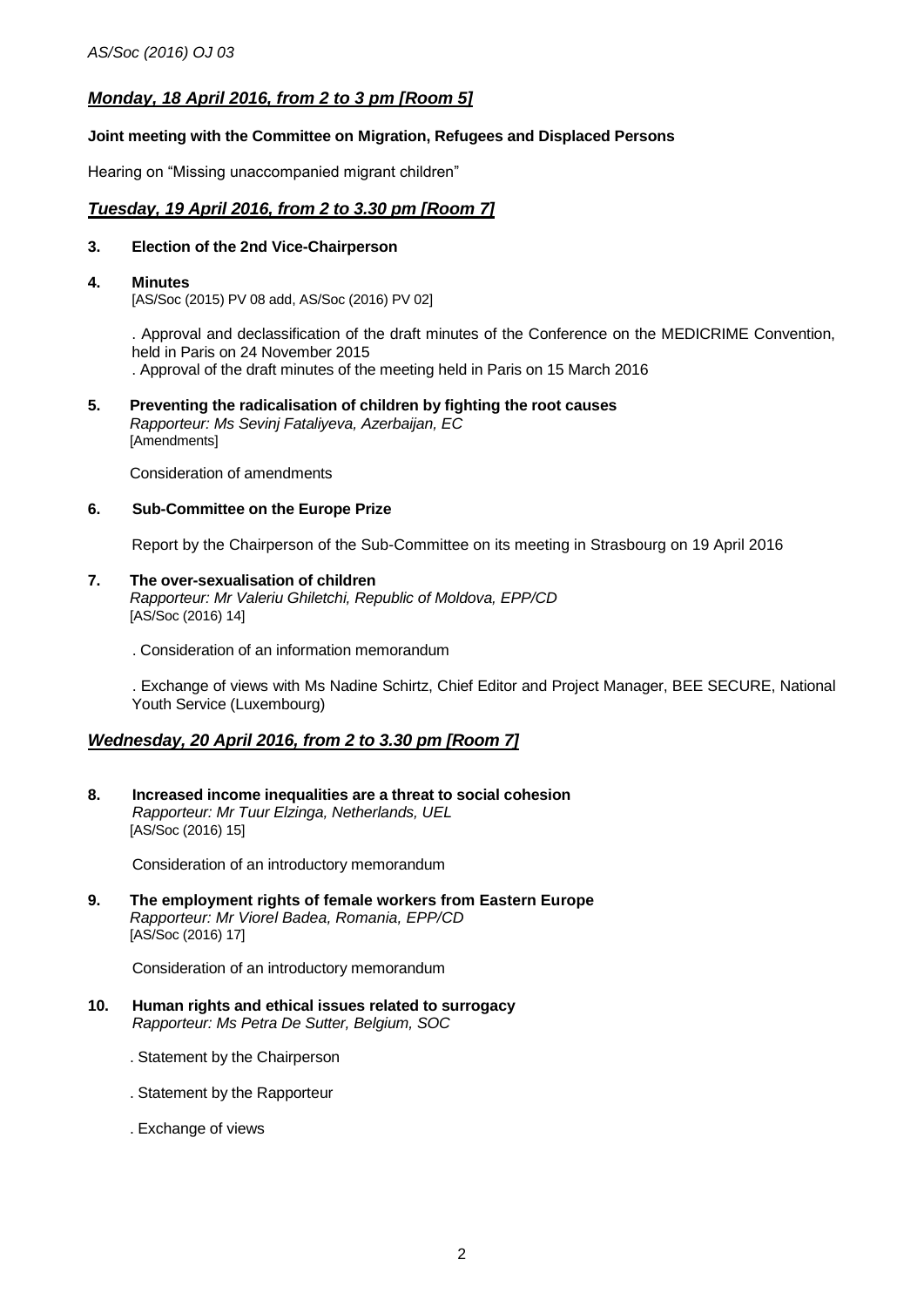# *Thursday, 21 April 2016, from 8.30 to 10 am [Room 7]*

**11. 26th meeting of the PACE Network of Contact Parliamentarians to stop sexual violence against children** 

[AS/Soc (2016) 16, AS/Soc/Inf (2016) 02, AS/Soc/Inf (2016) 03]

. Exchange of views on "Presentation of the Cyprus pilot project: an example of good practice" with the participation of:

- Mr Anastasios Paul Leventis, Chairman of the Board of the A.G. Leventis Foundation
- Ms Stella Kyriakides, Contact Parliamentarian, Cyprus (*to be confirmed*)
- Ms Anastasia Papadopoulos, expert appointed by the Council of Ministers to compile a National Strategy and member of the project Steering Group
- Ms Leda Koursoumba, Cyprus Commissioner for Children's Rights and member of the project Steering Group

## *Thursday, 21 April 2016, from 2 to 3.30 pm [Room 7]*

**12. The handling of international public health emergencies** *Rapporteur: Ms Sílvia Eloïsa Bonet, Andorra, SOC* [Doc.14012, Amendments]

Consideration of amendments

**13. The case against a Council of Europe legal instrument on involuntary measures in psychiatry** *Rapporteur: Ms Guguli Magrazde, Georgia, SOC*  [Doc. 14007, Amendments]

Consideration of amendments

- **14. Committee's work programme**  [AS/Soc (2016) 01rev2, AS/Soc (2016) 02rev2]
- *14.1. Appointment of rapporteurs:* [Docs 13567 and 13687, Doc. 13630]

*For report*

- The exploration and exploitation of non-conventional hydrocarbons in Europe
- $\checkmark$  Parental authority conflicts
- *14.2. Consideration of draft motions for a resolution/recommendation with a view to adoption by the Committee for tabling* [Doc …]
- *14.3. Appointment of committee representatives to external events:*

9<sup>th</sup> plenary meeting of the Committee on Bioethics (DH-BIO), 31 May - 2 June 2016, Strasbourg

*14.4. Reports from Committee representatives to external events:*

. Mr Tuur Elzinga (Netherlands, UEL) who took part in the Conference on "The long-term trends in the world of work and effects on inequalities and middle income categories" organised by the International Labour Office, 29 February - 1 March 2016, Brussels (Belgium);

. Ms Sevinj Fataliyeva (Azerbaijan, EC) who took part in the 14th meeting of the Committee of the Parties to the Council of Europe Convention on the Protection of Children against Sexual Exploitation and Sexual Abuse (Lanzarote Committee), Strasbourg, 15-17 March 2016;